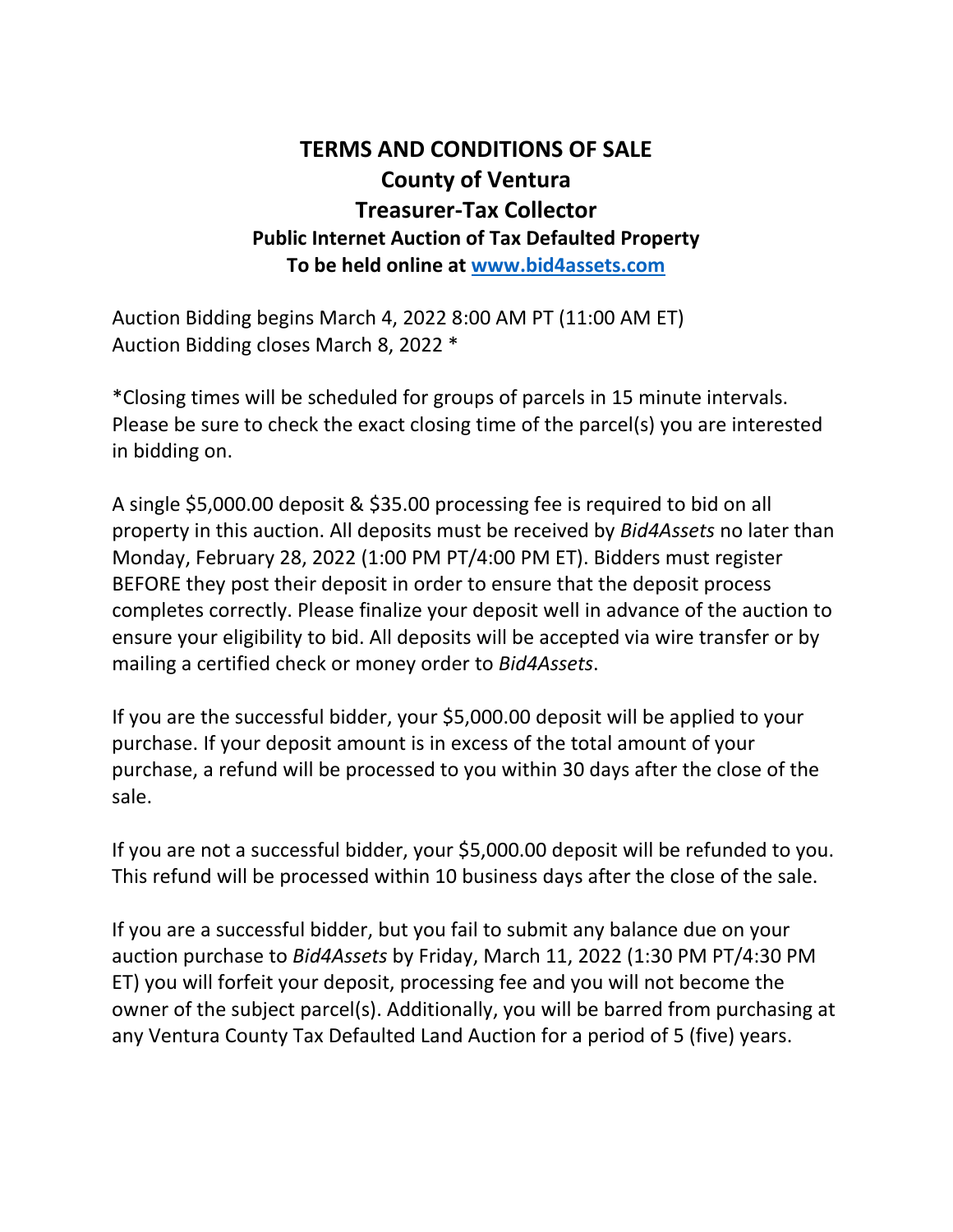Parcels will be sold to the highest bidder. Successful bidders will be notified by *Bid4Assets*.

There is a 10% Buyer's Premium (a \$100 minimum) associated with the sale of each parcel. (The Buyer's Premium covers the costs associated with the auction.) This amount will be added to the winning bid and will be included in the total purchase price paid by the Buyer to the Seller.

#### **Settlement:**

The highest bidder is required to pay in full no later than Friday, March 11, 2022 (1:30 PM PT/4:30 PM ET). Settlement will be with *Bid4Assets*. The only acceptable forms of payment will be:

-Certified Funds/Cashier's Check/Bank Money Orders

-Wire Transfer

#### **Notes:**

A documentary transfer tax of \$0.55 will be added for each \$500 or fraction thereof of the final sale price.

A \$35.00 Bid4Assets settlement fee will be added to the sale price of each parcel you purchase.

Successful bidders must provide a completed "deed slip" to *Bid4Assets* within 48 hours of the close of the auction.

### **CAUTION-INVESTIGATE BEFORE YOU BID**

The purpose of the tax sale is to collect the unpaid taxes and to convey the tax defaulted property to a responsible owner. These properties are subject to the Treasurer-Tax Collector's power to sell because the property taxes have not been paid for three years or more (five years in the case of residential property). Parties interested in bidding on property are strongly encouraged to investigate the subject property to be sure the property meets their needs. The information provided in our listing is merely intended to identify the properties for sale. The Treasurer-Tax Collector makes no warranties or representations about other matters beyond our ability to provide the basic tax information as it appears in the County's official property tax records.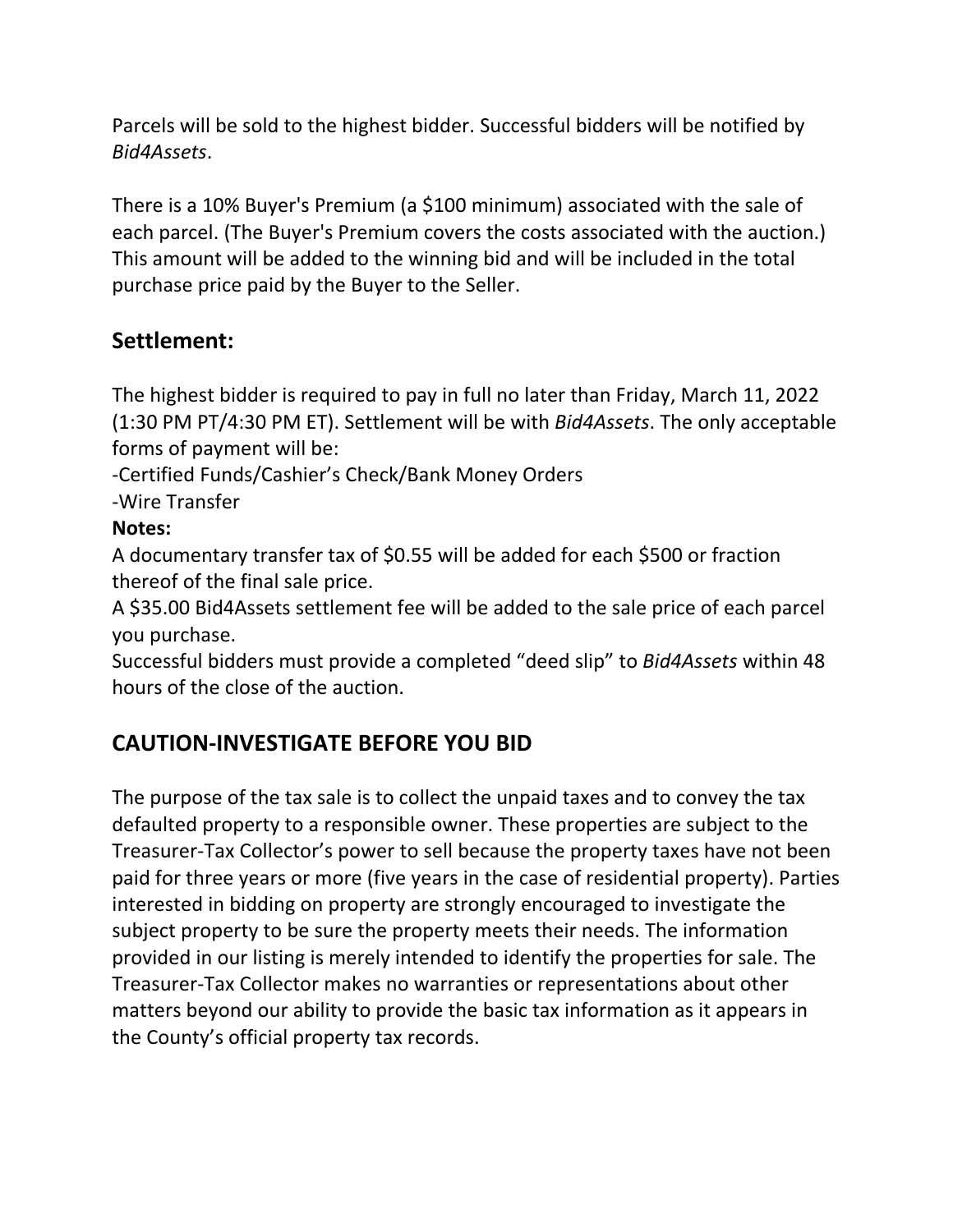The Treasurer-Tax Collector cannot guarantee the condition of any property nor assume any responsibility for conformance to codes, permits or zoning ordinances. An investigation may reveal that the property is part of a street or alley, in a flood control channel or landlocked (having no means of ingress and egress). Improvements that are shown on the tax sale list may no longer exist at the time of the auction, and a lien may have been or may in the future be placed on the property. The burden is on the purchaser to thoroughly research, before the tax sale, any matters relevant to his or her decision to purchase. You should inspect the property before bidding or purchasing. Tax defaulted property is sold on an "as is" basis.

The County makes no warranty, either expressed or implied, relative to usability, ground location, or property lines of the properties. The prospective purchaser must determine the exact location, desirability, and usefulness of the properties. Refund of any purchase or any payment on a purchase agreement will NOT be made based upon a bidder's error or failure to investigate.

The County assumes no liability for any other possible liens, encumbrances or easements, recorded or not recorded. All properties should be investigated thoroughly prior to purchase.

#### **MINIMUM BID**

The minimum price at which property may be offered for sale shall be an amount not less than the total amount necessary to redeem plus the costs of the sale. The minimum bid is indicated on the list of properties next to the property description. The minimum bid for a property that has been offered before can be set at the discretion of the Treasurer-Tax Collector with approval of the Board of Supervisors.

#### **PROPERTIES IN THE TAX SALE**

The properties in this sale are in item order. They will be auctioned in that order. If there is an item not offered from the tax sale list, it means that the item has been redeemed or withdrawn prior to the sale. In order to expedite the auction process, items may be offered together. The list of items remaining in the sale will be updated, as soon as there is a change in status.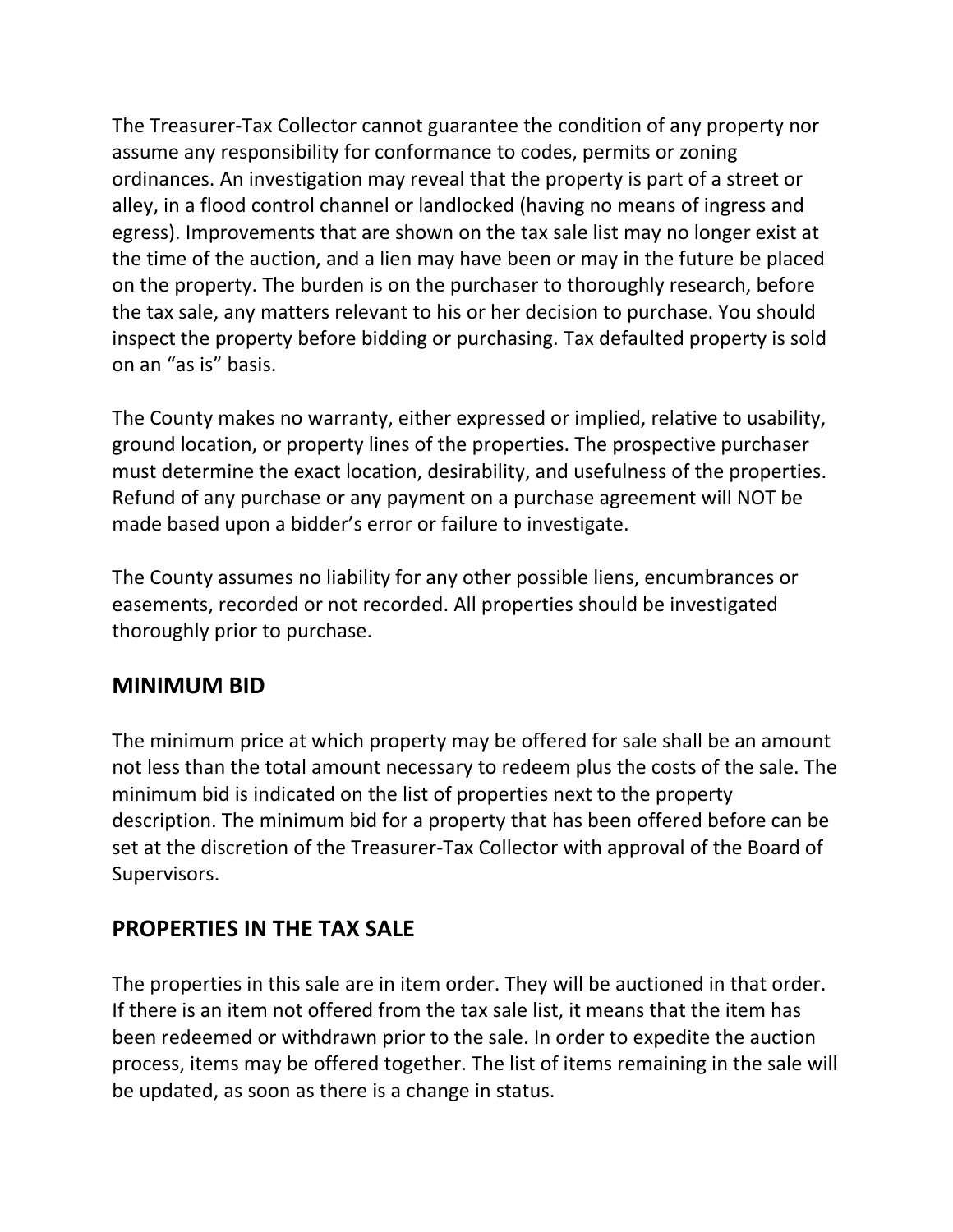#### **ALL SALES ARE FINAL**

The sale will remain final, even if the successful bidder makes a mistake and bids on the wrong property.

### **LIENS THAT ARE NOT REMOVED BY THE SALE**

The deed conveys title to the purchaser free of all encumbrances of any kind existing before the sale, except:

(a) Any lien for installments of taxes and special assessments, those installments will become payable upon the secured roll after the time of the sale.

(b) The lien for taxes or assessments or other rights of any taxing agency that does not consent to the sale under this chapter.

(c) Liens for special assessments levied upon the property conveyed which were, at the time of the sale under this chapter, not included in the amount necessary to redeem the tax-defaulted property, and, where a taxing agency which collects its own taxes has consented to the sale under this chapter, not included in the amount required to redeem from sale to the taxing agency.

(d) Easements constituting servitudes upon or burdens to the property; water rights, the record title to which is held separately from the title to the property; and restrictions of record.

(e) Unaccepted, recorded, irrevocable offers of dedication of the property to the public or a public entity for a public purpose, and recorded options of any taxing agency to purchase the property of any interest therein for a public purpose.

(f) Unpaid assessments under the Improvement Bond Act of 1915 (Division 10 (commencing with Section 8500) of the Streets and Highways Code) that are not satisfied as a result of the sale proceeds being applied pursuant to Chapter 1.3 (commencing with Section 4671) of Part 8, or that are being collected through a foreclosure action pursuant to Part 14 (commencing with Section 8830) of Division 10 of the Streets and Highways Code. A sale pursuant to this chapter shall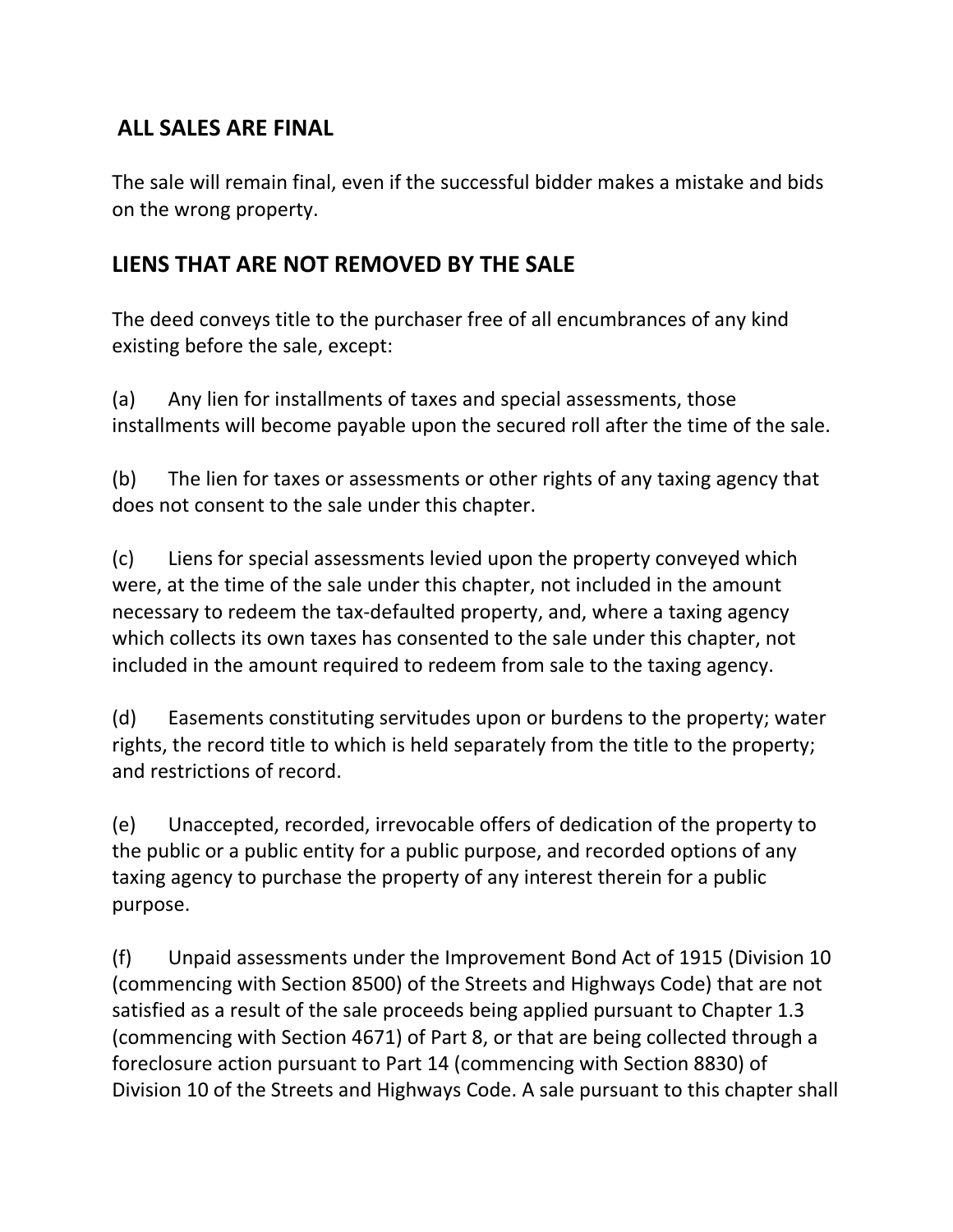not nullify, eliminate, or reduce the amount of a foreclosure judgment pursuant to Part 14 (commencing with Section 8830) of Division 10 of the Streets and Highways Code.

(g) Any federal Internal Revenue Service liens that, pursuant to provisions of federal law, are not discharged by the sale, even though the Treasurer-Tax Collector has provided proper notice to the Internal Revenue Service before that date.

(h) Unpaid special taxes under the Mello-Roos Community Facilities Act of 1982 (Chapter 2.5 (commencing with Section 53311) of Part 1 of Division 2 of Title 5 of the Government Code that are not satisfied as a result of the sale proceeds being applied pursuant to Chapter 1.3 (commencing with Section 4671) of Part 8, or that are being collected through a foreclosure action.

### **TITLE**

Title to "Tax Defaulted Property Subject to Power to Sell" does not pass to the purchaser until a tax deed is issued and recorded. DO NOT trespass on the property, engage in any activity or make any construction expenditure on any property you purchase until you have received your tax deed from the Ventura County Recorder's Office. This includes any attempt to collect rents on improved property and/or dispose of or in any way contact tenants. Tax deeds will be recorded approximately 20 days after the sale. After the tax deeds are recorded, the tax deed(s) will be mailed to the respective purchaser(s) by the Tax Collector's office. The Treasurer-Tax Collector does not provide the purchaser with a title insurance policy and makes no representations or warranties with respect to the condition of the title. Prospective purchasers are advised to contact title insurance companies prior to the auction and obtain information regarding the availability of title insurance for properties that have been purchased at the Ventura County Treasurer-Tax Collector's Tax Sale.

THE REDEMPTION OF A PROPERTY WILL PRECLUDE ANY TRANSFER OF OWNERSHIP. THE ASSESSEE OF RECORD WILL RETAIN TITLE TO ANY PROPERTY REDEEMED PRIOR TO THE TAX SALE.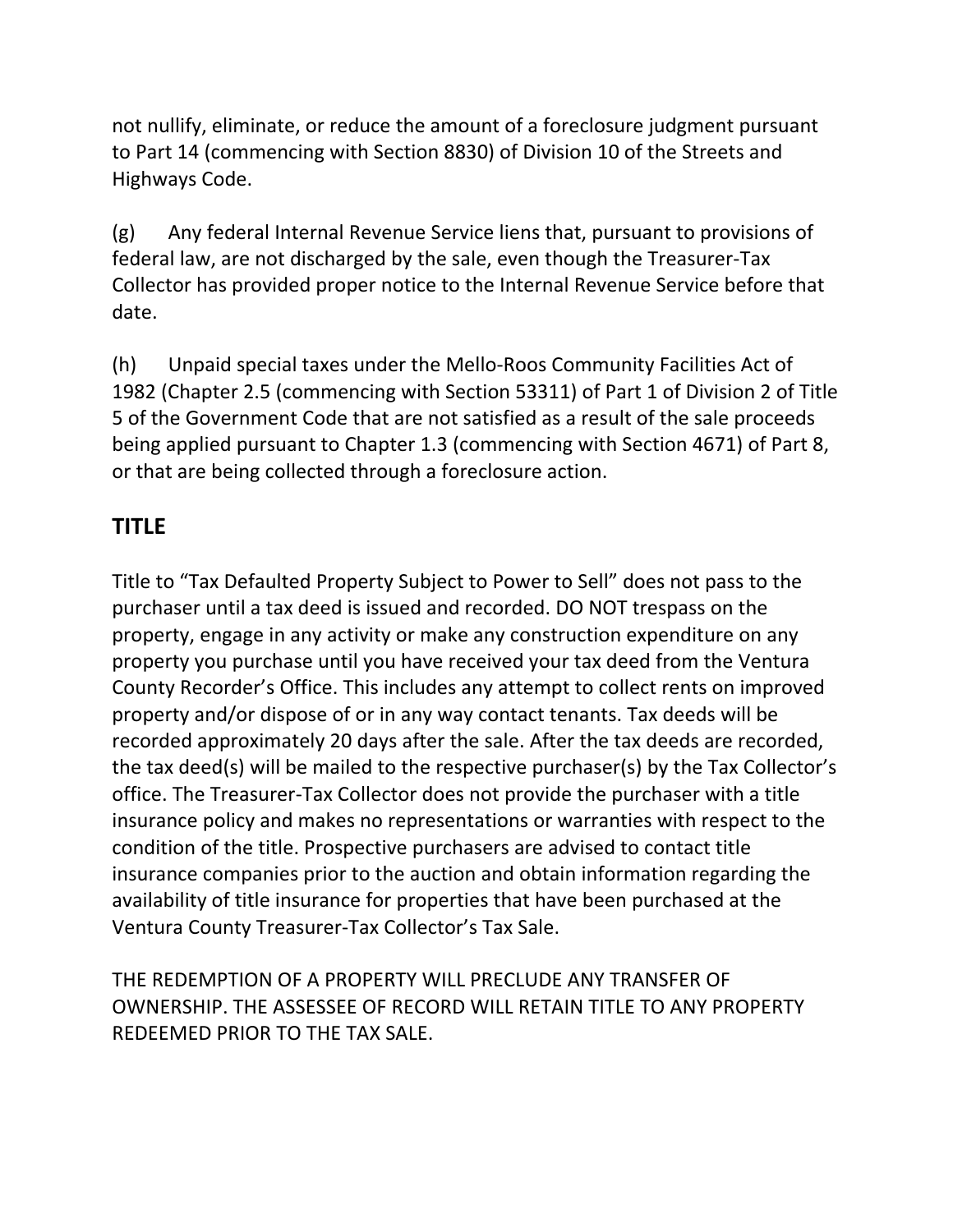Tax defaulted properties subject to the Treasurer-Tax Collector's Power to Sell can only be redeemed on or before the close of business on the last business day prior to the date of the sale, to prevent the sale of the property. There is no extended right of redemption in the State of California.

**NOTE:** Neither the State of California, nor the County of Ventura, nor any person designated by these agencies are liable for damages sustained to the property purchased at auction from the time of the sale until the recordation of the tax deed transferring the property.

## **SALE AFTER REDEMPTION (ERRONEOUS SALES)**

Occasionally, property is sold at auction after it has been redeemed or is otherwise sold in error. In this case, a refund of the purchase price or deposit will be made with full understanding and agreement of the purchaser that the Treasurer-Tax Collector and the County of Ventura have no further liability in the matter. Only the amount tendered will be refunded, as no interest is applicable for these types of refunds. At the time of registration, each bidder consents to the rescission of any erroneous sale and sign a rescission of tax deed if necessary. If the tax deed has not been recorded, the Treasurer-Tax Collector has the right to cancel an erroneous tax sale without the Bidder's prior consent or signature. Bidders will be informed of any cancelled sales.

## **CONTAMINATED PROPERTIES**

You can obtain information regarding contaminated properties from the following agencies: Ventura County or City Department of Public Works, the California Department of Toxic Substances Control maintains the Superfund cleanup list of sites contaminated with hazardous substances referred to as "CalSites" and the Superfund list of sites can be obtained from the California Environmental Protection Agency. The Water Quality Control Board may maintain a list of properties that may be contaminated.

Please be aware that not all contaminated property sites are on the Superfund list or identified by the Ventura County or City Department of Public Works or listed on any of the sites listed above.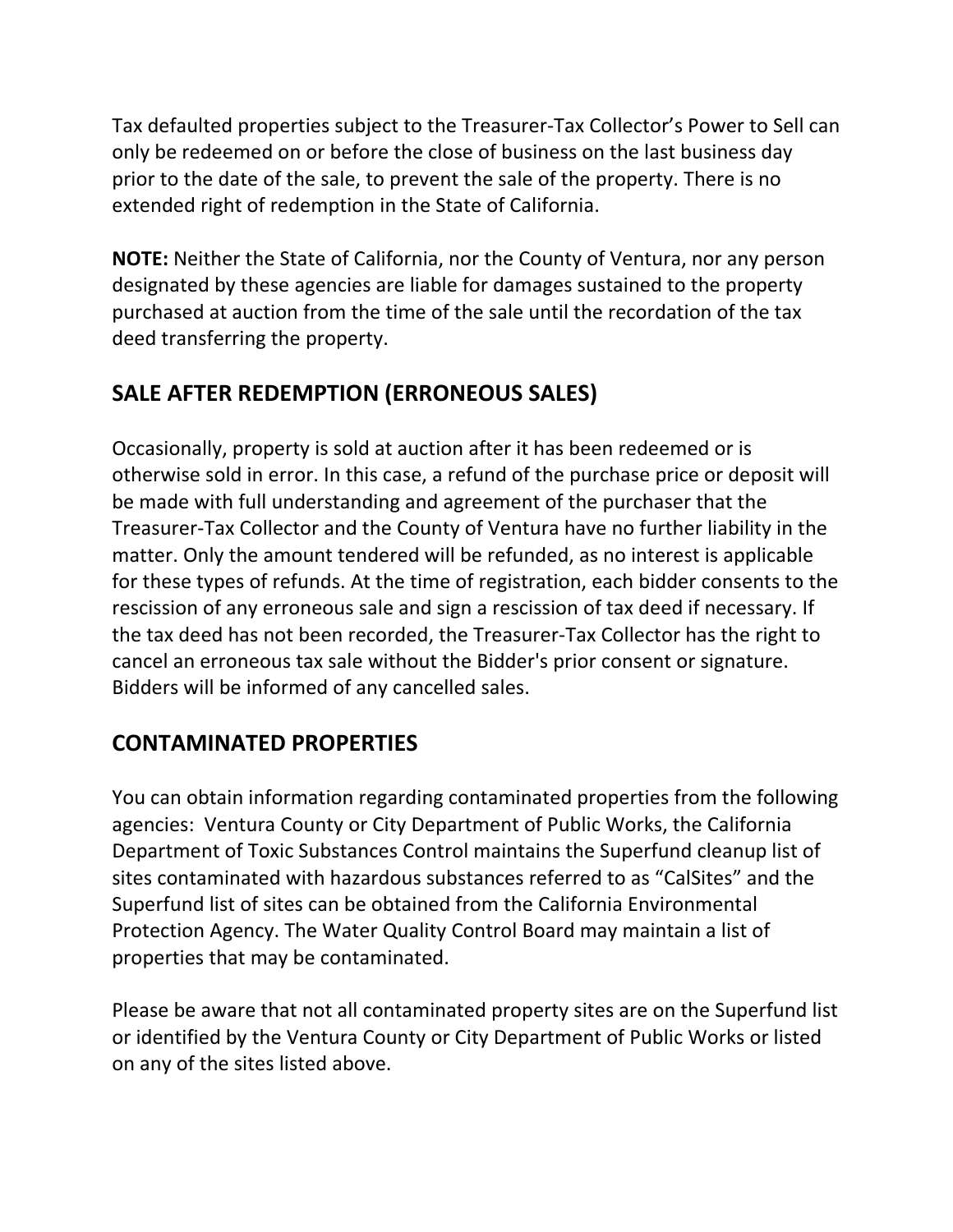The Treasurer-Tax Collector is NOT always aware of the condition of the properties in the sale and does not conduct any investigation as to contamination. Therefore, it is ultimately the purchaser's responsibility to investigate the condition and desirability of the property before purchasing at the tax sale. Again, we urge you to conduct your own investigation and contact the above agencies if you suspect contamination.

### **DISASTER RELIEF**

If it is discovered that a property was damaged, and not substantially repaired within the last five years, due to a local, state or federally declared disaster, it cannot be offered for sale until it has been tax defaulted for five years from the date of the disaster. However, if property has been tax defaulted for five years or more prior to the date of the disaster, and if the power to sell has been recorded prior to the disaster, such property shall be subject to sale without regard to the date of the disaster.

# **TAX SALE CANCELLATION RIGHTS OF THE VENTURA COUNTY TREASURER-TAX COLLECTOR**

As a condition of participating in the Ventura County Treasurer-Tax Collector public auction, the successful bidder consents to the rescission of the sale as provided in Revenue and Taxation Code Section 3731, if the County subsequently determines that a property sold by the Treasurer-Tax Collector should not have been sold because it was publicly owned property, not in tax-default, or for any other legal reason. To rescind the sale, if a tax deed has been recorded, the registered bidder agrees to sign all required forms to cancel and rescind the erroneous sale and understands that the County will refund only the purchase amount paid, and that the Treasurer-Tax Collector and the County of Ventura have no further liability in the matter. Additionally, the County has the authority to rescind a tax deed in accordance with Revenue and Taxation Code Section 3731(b). If the tax deed has not been recorded, the County of Ventura has the right to cancel the sale and refund the deposit and purchase price without additional consent or further action by the purchaser.